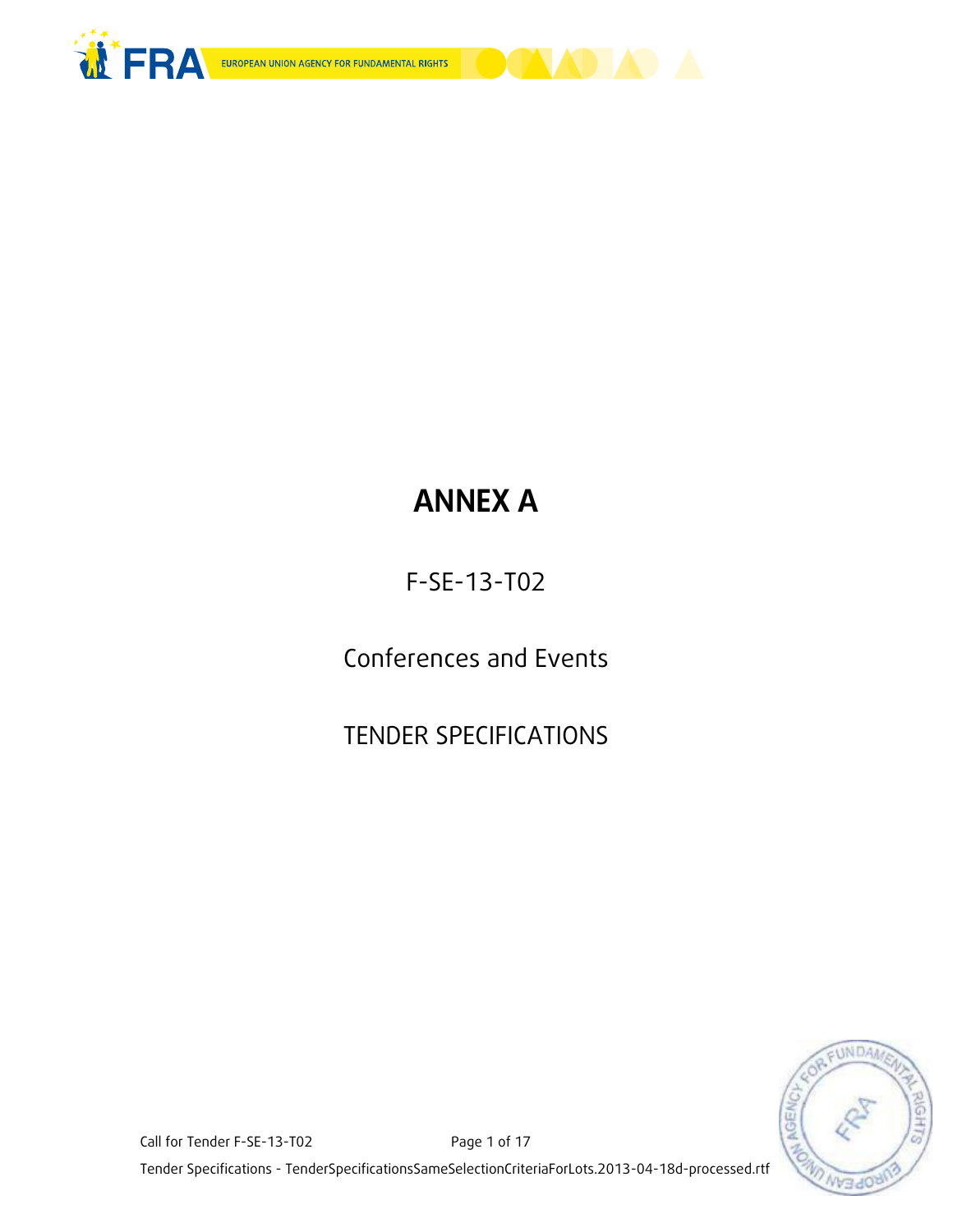



The purpose of this contract is to award framework contracts with reopening competition, with conference and events organisers, capable of providing services in relation with the organisation of conferences and events, as described in Annex A. 1 Technical Specifications.

The multiple framework contracts will take the form of contracts which are separate but concluded on identical terms with each of the successful tenderers.

The Contract Notice for the present call for tenders was published on 18/06/2013 with reference number 2013/S 116-196911.

## **2. Division into lots**

This tender is not divided into lots. Submission of a tender for only some of tasks to be performed under the contract will lead to the rejection of the tender.

## **3. Purpose of the tender**

The purpose of this invitation to tender is to award a Framework Services contract for the provision of Conferences and Events.

The Contracting Authority intends to award a minimum of three (3) and a maximum of five (5) framework contracts, with re-opening of competition, for the provision of services as specified in Annex A.1 Technical Specifications, provided that there is a sufficient number of economic operators that satisfy the selection criteria or a sufficient number of admissible tenders which meet the award criteria.

The multiple framework contracts will take the form of contracts which are separate but concluded on identical terms with each of the successful tenderers. Framework contracts involve no direct commitment and, in particular, do not constitute orders per se. Instead, they lay down the legal, financial, technical and administrative provisions governing the relations between the Contracting Authority and the Contractor during the period of its validity. Specific contracts or Order Forms will be issued throughout the validity of the Framework contract. Such specific contracts or orders will be attached to the Framework Contract. The draft Framework Contract (Annex B) specifies the basic conditions applicable to any assignment placed under its terms. Signature of a Framework Contract does not oblige the Contracting Authority to place an assignment. The Framework Contract does not preclude the Contracting Authority from assigning tasks in the areas set out above to the other Contractors or from having these tasks carried out by Contracting Authority's staff.

## **4. Place of delivery or performance**

The place of performance of the tasks shall be the Contractor's premises or any other place indicated in Annex A.1 Technical Specifications.

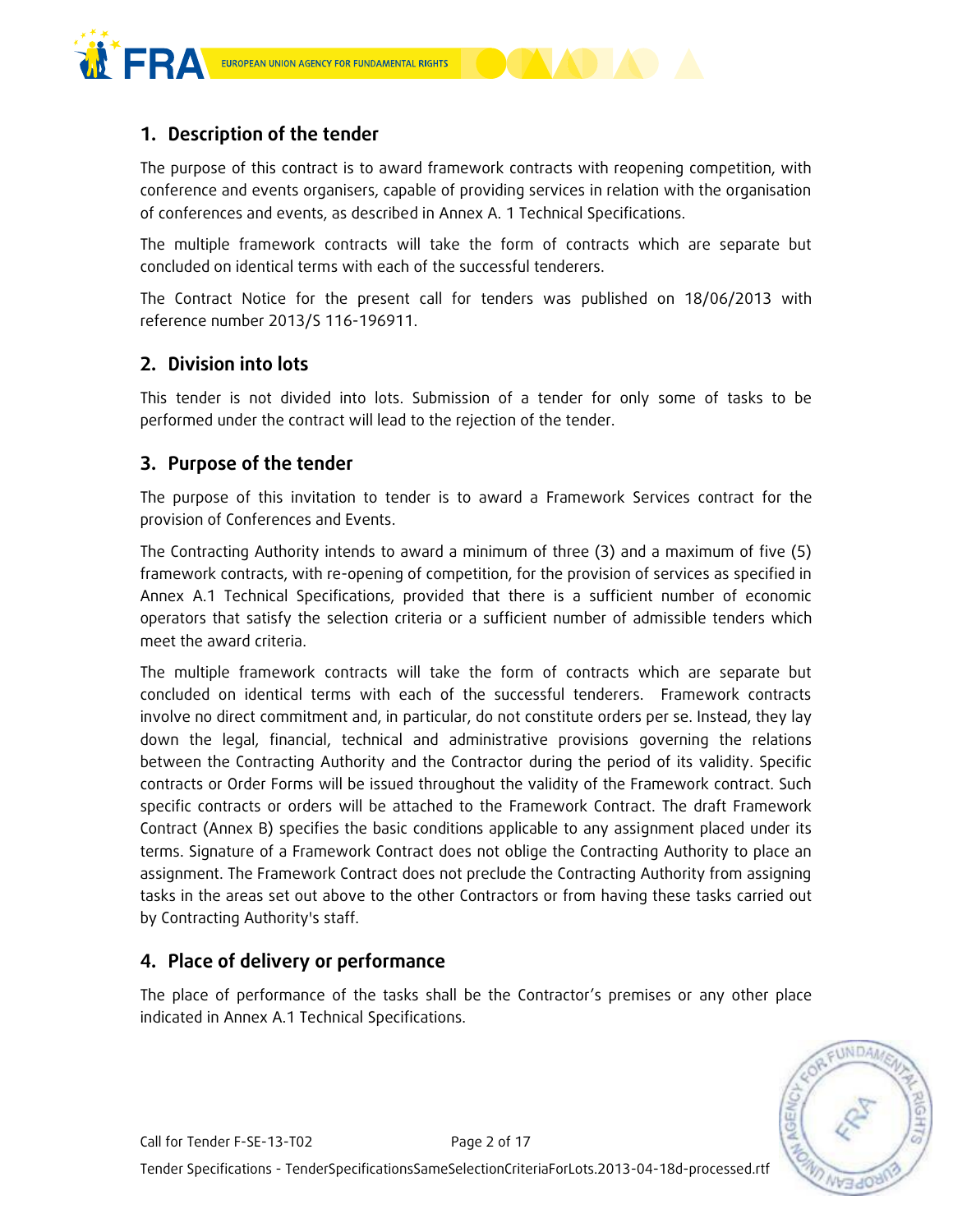



The framework contract(s) resulting from the present call for tenders shall enter into force the date on which it is signed by the last contracting party.

The framework contract(s) will have an initial duration of one (1) year from the date of signature and may be renewed up to three (3) times for an additional period of one (1) year each time. The Contract shall be renewed automatically under the same conditions, unless written notification to the contrary is sent by one of the contracting parties and received by the other before expiry of the period indicated in the Draft Framework Contract (Annex B). Renewal does not imply any modification or deferment of existing obligations. The duration of the framework contract(s) shall not exceed four (4) years.

Implementation of the contract(s) may not start before the date on which the contract enters into force.

# **6. Volume**

The maximum volume of the Framework Contracts, for four (4) years, is estimated at  $\epsilon$ 4,000.000.00 (four million Euro) - excl. VAT. The Contracting Authority may exercise the option to increase the estimated contract amount at a later stage via negotiated procedure with the successful tenderer(s) in accordance with Article 134 (1) (e) and (f) of the Rules of Application of the Financial Regulation.

# **7. Terms of payment**

The payment arrangements governing the contracts resulting from the present call for tenders are detailed in the relevant articles of Annex B – Draft framework contract. Tenderers are strongly advised to carefully read those articles before submitting their tenders.

## **8. Financial guarantees**

No tender guarantee is required.

Based on a risk assessment, the Contracting Authority may request a pre-financing guarantee in the amount of the pre-financing and in the form set out in Annex C.

No performance guarantee will be required.

# **9. Participation in the tendering procedure**

Participation in tendering procedures is open on equal terms to all natural and legal persons coming within the scope of the Treaties and to all natural and legal persons in a third country which has a special agreement with the Communities in the field of public procurement on the conditions laid down in that agreement<sup>1</sup>.

-

<sup>&</sup>lt;sup>1</sup> Please note that the European Union Agency for Fundamental Rights is not part of the Agreement on Government Procurement (GPA) concluded within the World Trade Organisation. Therefore, the Agency's procurement procedures are not open to tenderers from GPA countries.**NGE**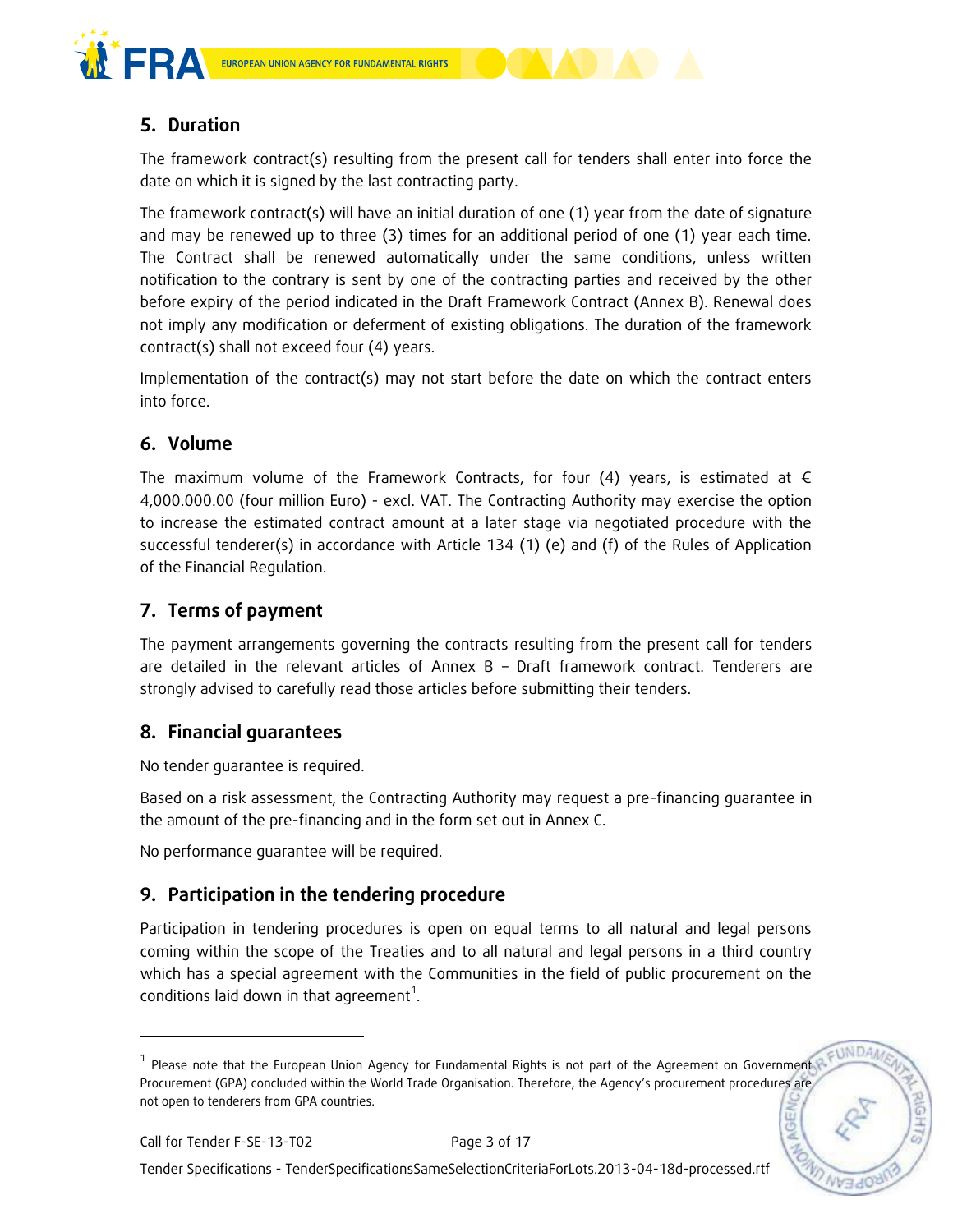

# **10. Consortia or group of service providers**

Joint tenders submitted by several economic operators (a consortium or a group of companies) are allowed. In such cases, one of the members must be designated as the group leader or group manager. All members of a consortium or a group of companies (i.e. the leader and all other members) are jointly and severally liable towards the Contracting Authority. Changes in the composition of the consortium or group of companies must be expressly authorised by the Contracting Authority.

Tenderers submitting joint bids shall describe how their cooperation will be organised in order to perform the tasks specified in Annex A.1 Technical Specifications.

Joint tenders will be assessed as follows:

- The exclusion criteria will be assessed in relation to each economic operator individually. The Declaration of Honour with respect to the Exclusion Criteria and Absence of Conflict of Interest included in Annex C, duly signed and dated, stating that the tenderer is not in one of the exclusion situations, must be provided by each member of the consortium or the group.
- The selection criteria for economic and financial capacity will be assessed in relation to each economic operator individually. However, economic and financial criteria that shall be achieved above a certain minimum threshold (as specified in the selection criteria mentioned below) will be assessed in relation to the consortium or group of companies as a whole.
- The selection criteria for technical and professional capacity will be assessed in relation to the consortium or group of companies as a whole.

## **11. Subcontracting**

Any intention to subcontract part of the contract must be clearly stated by the tenderer in Annex C. Tenderers must indicate the maximum percentage of the contract they intend to subcontract and the identity of those subcontractors they intend to work with whose intended share of the contract is above 10% of the total contract amount, and clearly state the nature of their links to those subcontractors.

For each subcontractor identified in the tender, tenderers must provide a Letter of Intent signed by the subcontractor stating their unambiguous undertaking to collaborate with the tenderer.

Offers involving subcontracting will be assessed as follows:

- The exclusion criteria of all identified subcontractors whose intended share of the contract is above 10% will be assessed. The Declaration of Honour with respect to the Exclusion Criteria and Absence of Conflict of Interest included in Annex C, duly signed and dated, stating that the subcontractor is not in one of the exclusion situations, must be provided by each identified subcontractor.
- Where the tenderer relies on the economic, financial, technical and professional capacity of the identified subcontractor(s) to meet the selection criteria, subcontractors shall be treated as if they were partners in a consortium or a group of companies for the purposes of the *pundam* evaluation of the selection criteria, and therefore, they shall provide proof of economic, financial, technical and professional capacity as well. **AGE**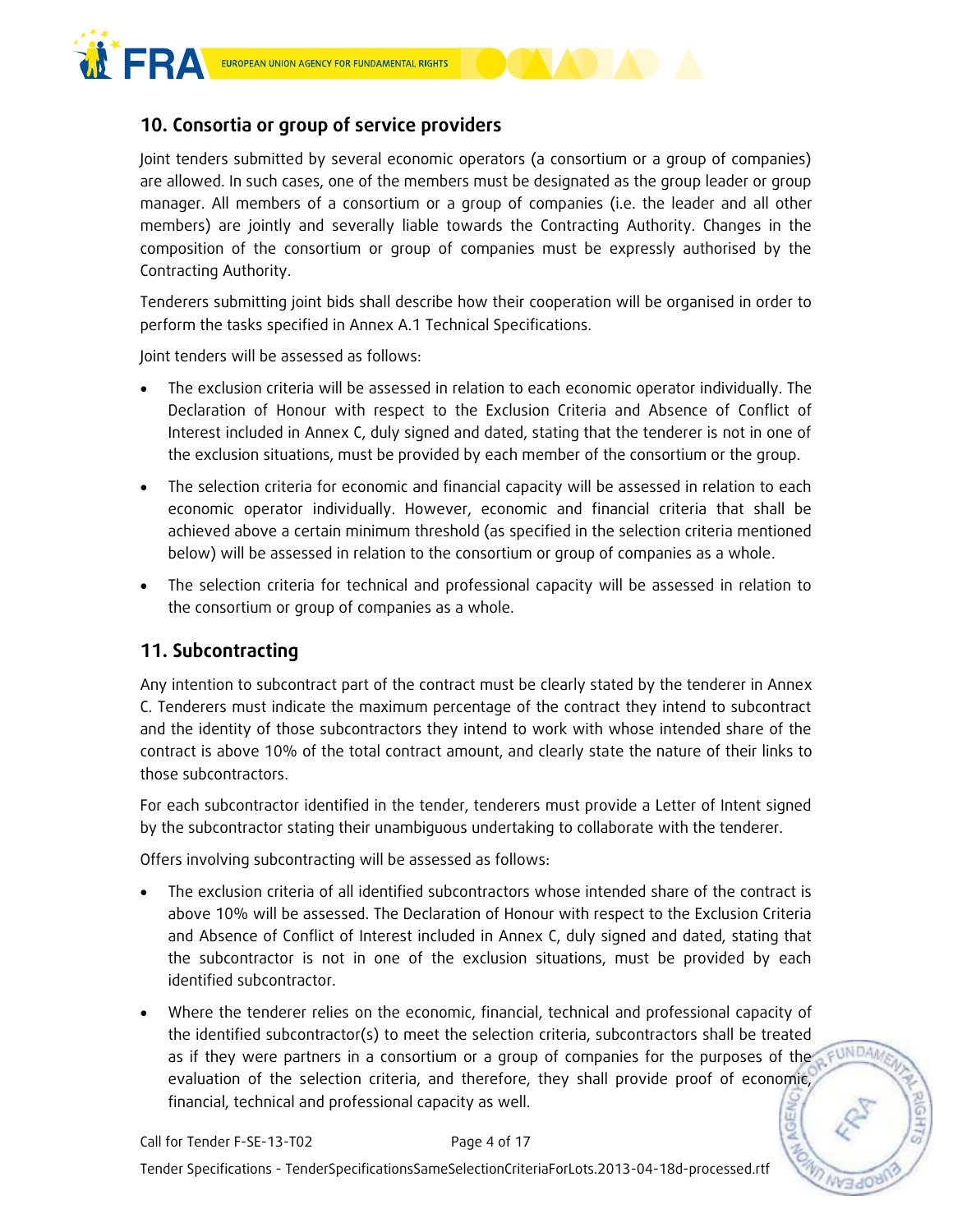

Tenderers must inform the subcontractor(s) and include in their Letter of Intent that the provisions referring to checks and audits included in the Draft Contract (Annex B) may be applied to them.

Once the contract has been signed, the provisions regarding subcontracting included in the Draft Contract will apply. The Contracting Authority retains the right to approve or reject the proposed subcontractors.

If the tender includes subcontracting, it is recommended that contractual arrangements with subcontractors include mediation as a method of dispute resolution.

## **12. Visits to premises**

A visit to the premises is not foreseen.

## **13. Date and place of opening of the tenders**

Tenders will be opened at 10:30 hrs on 20/08/2013 at the Contracting Authority's address. An authorised representative of each tenderer may attend the opening of the bids. Companies wishing to attend are requested to notify their intention by sending a fax or e-mail at least 72 hours in advance to the fax or e-mail. This notification must be signed by an authorised officer of the tenderer and specify the name of the person who will attend the opening of the bids on the tenderers behalf.

# **14. Contacts between the tenderer and the Contracting Authority**

In principle, no contact is permitted between the Contracting Authority and the tenderers during the tendering procedure.

However, in exceptional circumstances contact may be made on the tenderers initiative before the final date for the submission of bids, in order (and only for this reason) to clarify the nature of the contract.

Such requests for further information may be made by fax, e-mail or to the address below:

Insofar as it has been requested in good time, the additional information will be sent simultaneously to all economic operators who requested the tender documents or who have expressed interest in submitting a tender, as soon as possible and no later than six calendar days before the deadline for the submission of tenders or, in the case of requests for information received less than eight calendar days before the deadline for the submission of bids, as soon as possible after the request for information has been received. The Contracting Authority will not process any request for additional information made less than five working days before the deadline for submission of tenders. **AGE** 

Call for Tender F-SE-13-T02 Page 5 of 17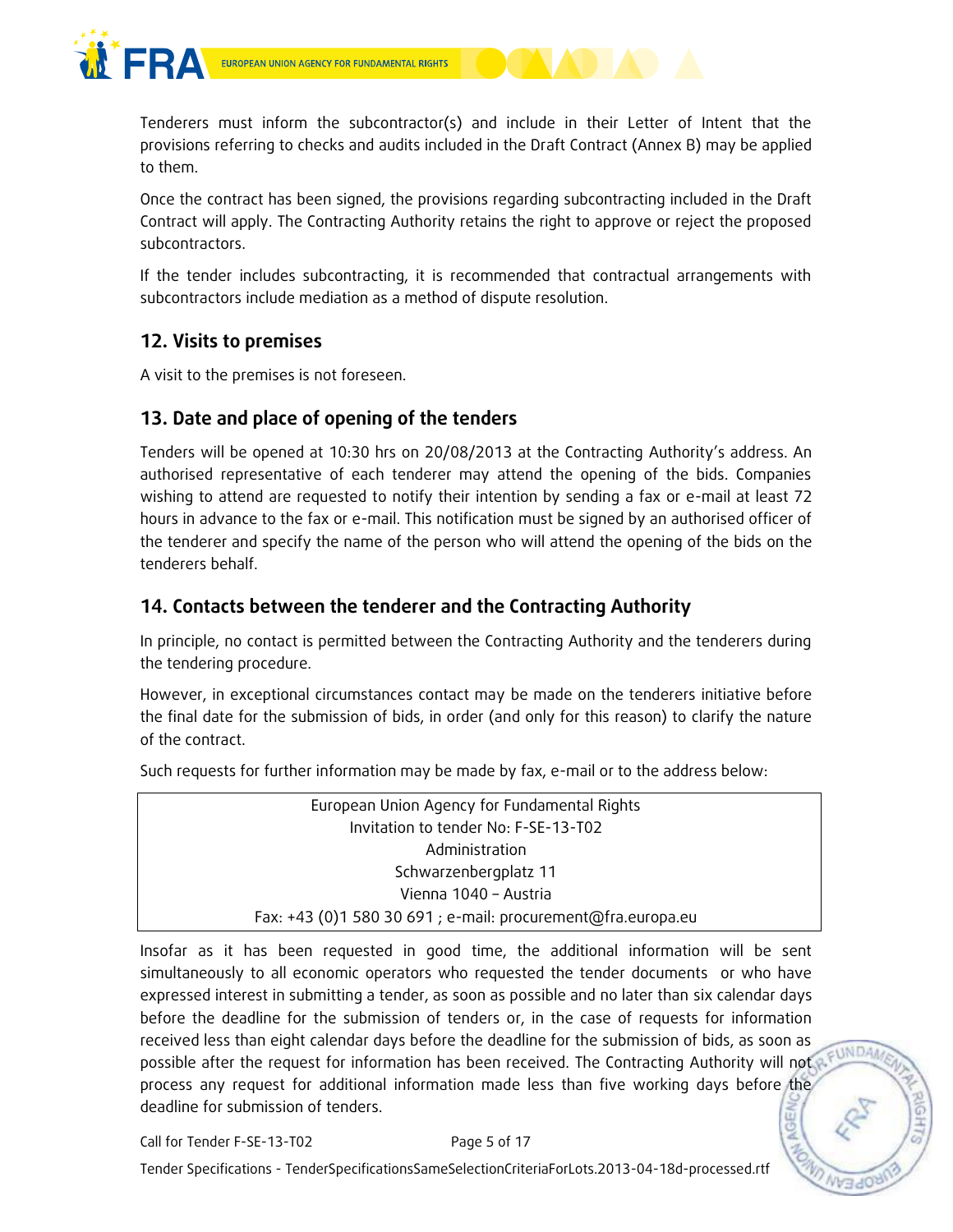

The answers to the requests for additional information will also be posted on http://fra.europa.eu/en/about-fra/procurement. The website will be updated regularly and it is the tenderers' responsibility to check for updates and modifications during the tendering period.

Similarly, contact may in exceptional circumstances be made on the Contracting Authority's initiative:

- a. before the final date for the submission of bids, in order to inform interested parties of an error, a lack of precision, an omission or any other material shortcoming in the drawing up of the documents of the invitation to tender; or
- b. after the opening of bids, where a bid requires clarification or in order to correct material errors made in drawing up a bid.

Please note that in any event such contact may not result in a modification of the terms of the bid.

# **15. Alteration or withdrawal of tenders**

Tenderers may alter or withdraw their tenders by written notification prior to the deadline for submission of tenders. No tender may be altered after the deadline for submission. Withdrawals must be unconditional and will end all participation in the tender procedure.

Any such notification of alteration or withdrawal must be prepared and submitted in accordance with the instructions on how to submit tenders included in the Invitation to tender, and the envelope must also be marked with "alteration" or "withdrawal" as appropriate.

## **16. Variants**

Variant solutions are not allowed and will not be taken into consideration.

## **17. Assessment of the tenderers**

Tenderers will be assessed on the basis of the exclusion (Phase I) and selection (Phase II) criteria described below.

## **17.1 Exclusion criteria (Phase I)**

The aim of this phase is to assess if tenderers fall in any of the exclusion situations listed below and therefore, cannot take part in the tender procedure.

## **17.1.1 Exclusion situations**

Tenderers shall be excluded from participation in the present procurement procedure if:

a. they are bankrupt or being wound up, are having their affairs administered by the courts, have entered into an arrangement with creditors, have suspended business activities, are the subject of proceedings concerning those matters, or are in any analogous situation arising from a similar procedure provided for in national legislation or regulations;

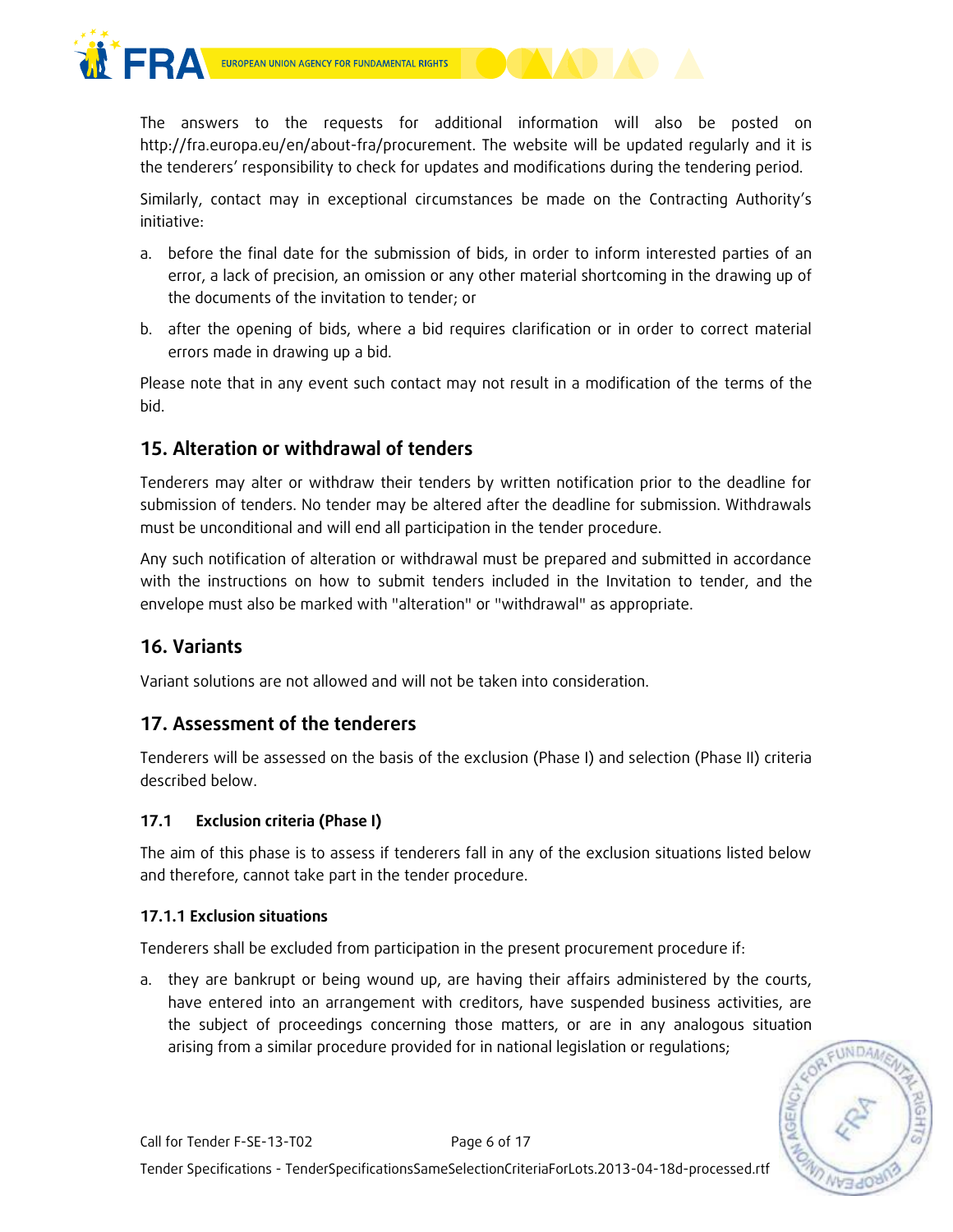

- b. they or persons having powers of representation, decision making or control over them have been convicted of an offence concerning their professional conduct by a judgment of a competent authority of a Member State which has the force of *res judicata;*
- c. they have been guilty of grave professional misconduct proven by any means which the contracting authority can justify including by decisions of the EIB and international organisations;
- d. they are not in compliance with their obligations relating to the payment of social security contributions or the payment of taxes in accordance with the legal provisions of the country in which they are established or with those of the country of the contracting authority or those of the country where the contract is to be performed;
- e. they or persons having powers of representation, decision making or control over them have been the subject of a judgment which has the force of *res judicata* for fraud, corruption, involvement in a criminal organisation, money laundering or any other illegal activity, where such illegal activity is detrimental to the Union's financial interests, and
- f. following another procurement procedure or grant award procedure financed by the Union's budget, they have been declared to be in serious breach of contract for failure to comply with their contractual obligations.

Tenderers shall be excluded from the award of the contract if, during the present procurement procedure:

- g. are subject to a conflict of interest, and
- h. are guilty of misrepresentation in supplying the information required by the contracting authority as a condition of participation in the contract procedure or fail to supply this information.

## **17.1.2 Documentary evidence**

At the tendering stage, tenderers shall declare that they are not in one of the situations listed above by submitting a signed Declaration of Honour and Absence of Conflict of Interest, in accordance with the form included in Annex C.

In addition, the tenderer to whom the contract is to be awarded (including all members of the consortium or group of companies and identified subcontractors whose intended share of the contract is above 10%) shall provide, within fourteen (14) calendar days and preceding the signature of the contract, the following documents as proof that the tenderer is not in one of the situations described above:

- for points (a), (b) and (e) above, recent extract(s) from the judicial record or, failing that, an equivalent document(s) recently issued by a judicial or administrative authority in the country of origin or provenance showing that those requirements are satisfied
- for points (a) or (d) above, a recent certificate issued by the competent authority of the State concerned.

EUNDAM

Where the document or certificate referred to in the first two bullet points is not issued in the country concerned and for points (c) and (f) above, it may be replaced by a sworn or, failing that,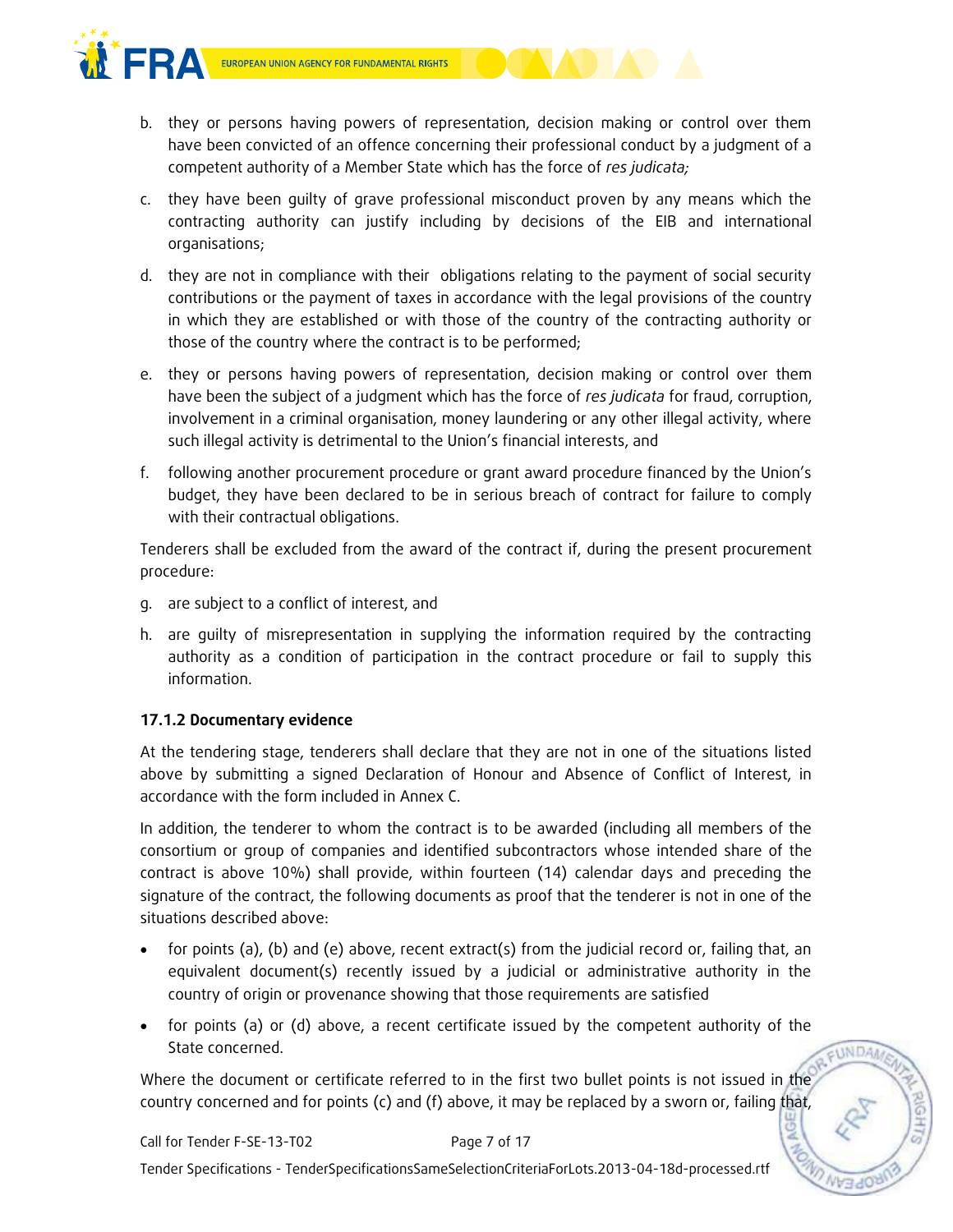

a solemn statement made by the interested party before a judicial or administrative authority, a notary or a qualified professional body in his country of origin or provenance.

Depending on the national legislation of the country in which the tenderer is established, the document referred to above shall relate to legal persons and/or natural persons including, where considered necessary by the Contracting Authority, company directors or any person with powers of representation, decision-making or control in relation to the tenderer.

The Contracting Authority may waive the obligation of a tenderer to submit the documentary evidence referred to above if such evidence has already been submitted to it for the purposes of another procurement procedure and provided that the issuing date of the documents does not exceed one year and that they are still valid. In such a case, the tenderer shall declare on his honour that the documentary evidence has already been provided in a previous procurement procedure and confirm that no changes in his situation have occurred.

Administrative or financial penalties may be imposed by the Contracting Authority on tenderers who are in one of the exclusion situations after they have been given the opportunity to present their observations.

These penalties are detailed in Article 109 of the Financial Regulation No 966/2012 of 25 October 2012 (OJ L 298 of 26 October 2012) and Article 145 of the Commission Delegated Regulation No 1268/2012 of 29 October 2012 on the rules of application of the Financial Regulation (OJ L 362 of 31 December 2012).

## **17.2 Selection criteria – Phase II**

The aim of this phase is to assess if tenderers have sufficient economic and financial capacity and sufficient technical and professional capacity to perform the contract.

## **17.2.1 Economic and financial capacity**

Proof of economic and financial capacity of the tenderers shall be furnished by the following documents and minimum requirements:

(a) Copy of the financial statements (balance sheets, and profit and loss accounts) for the last two (2) financial years for which accounts have been closed, where publication of the accounts is required under the company law of the country in which the economic operator is established. In case of a consortium, each consortium member shall present their own financial statements.

If the tenderer is not obliged to publish its accounts under the law of the state in which it is established, a copy of audited accounts for the last two (2) financial years should be presented. In case of a consortium, audited accounts for each consortium partner shall be presented.

(b) A statement of the annual average turnover for the last two (2) financial years for which accounts have been closed. The minimum average annual turnover of the tenderer shall be of 1,000,000.00 EUR. In case of a consortium, the annual average turnover for each of the partners shall be presented. The sum of the annual average turnovers of each partner will be taken into account to reach the minimum annual average turnover of 1,000,000.00 EUR.

**FUNDAM** 

If for some exceptional reason which the Contracting Authority considers justified, the tenderer is unable to provide the documentary evidence requested above, he may prove his economic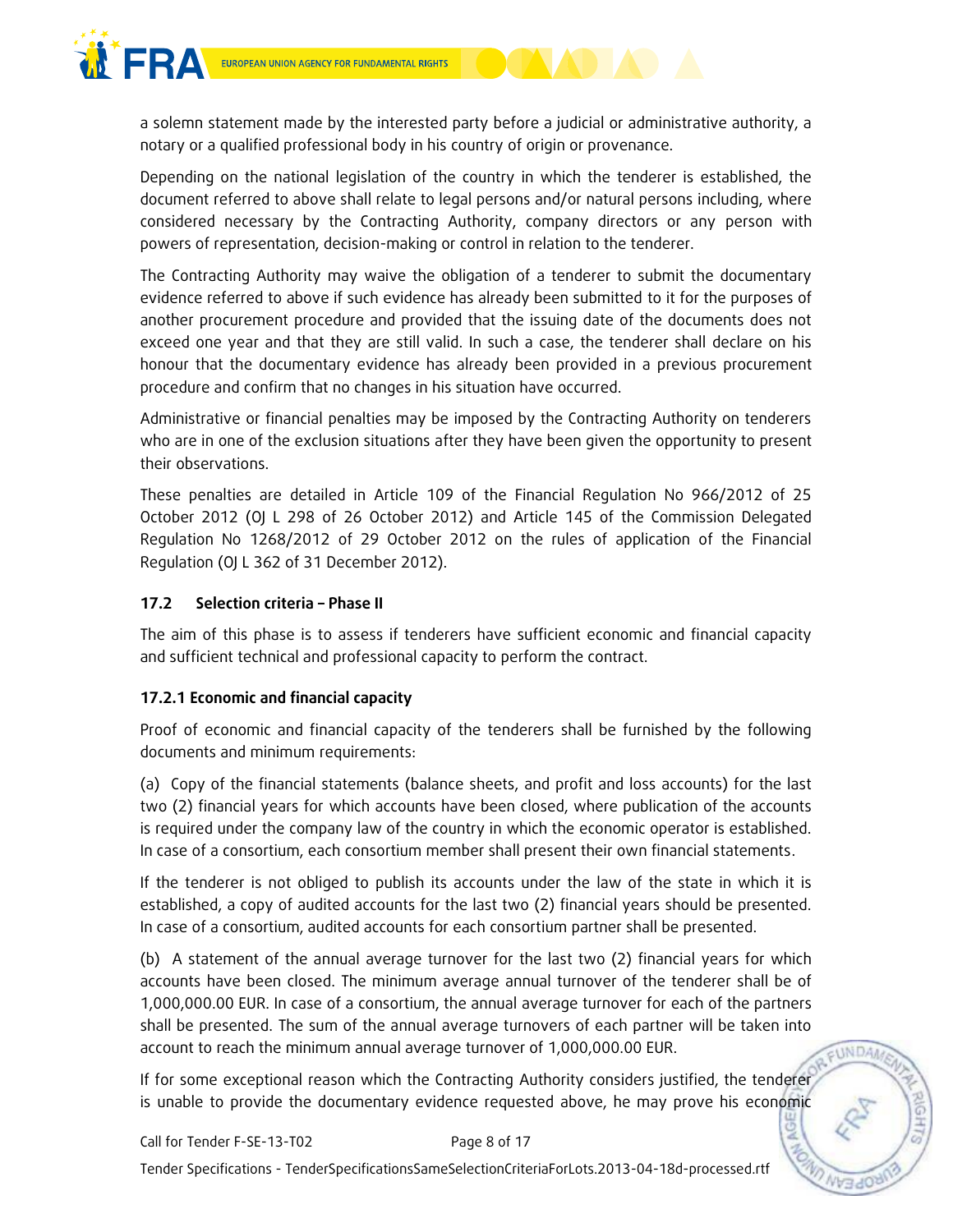



and financial capacity by any other means which the Contracting Authority considers appropriate.

The Contracting Authority may waive the obligation of a tenderer to submit the documentary evidence referred to above if such evidence has been submitted to it for the purposes of another procurement procedure and still complies with the requirements above.

An economic operator may, where appropriate and for a particular contract, rely on the economic and financial capacities of other entities, regardless of the legal nature of the links it has with them. It must in that case prove to the Contracting Authority that it will have at its disposal the resources necessary for the performance of the contract, for example by producing an undertaking on the part of those entities to place those resources at its disposal. The Contracting Authority may require that the economic operator and the entities referred to above are jointly liable for the execution of the contract.

## **17.2.2 Technical and professional capacity**

Proof of the technical and professional capacity of the tenderers shall be furnished by the following documents and minimum requirements:

(a) The educational and professional qualifications of the service provider or contractor and/or those of the firms managerial staff, in particular, those of the person or persons responsible for providing the services or carrying out the works. The tenderer is requested to include the CVs in Europass format of the profiles described in Annex A.1 Technical Specifications. The proposed CVs must possess the minimum educational and professional requirements stated in Annex A.1.

| <b>Profile</b>             | Minimum education and professional experience required                                                                                                                                                  |
|----------------------------|---------------------------------------------------------------------------------------------------------------------------------------------------------------------------------------------------------|
| <b>Project Manager</b>     | Minimum of 5 years of professional experience of which at least 3<br>$\bullet$<br>years with organisation of conferences and events<br>Excellent knowledge of written/spoken English (minimum level C2) |
| <b>Technical Assistant</b> | Minimum of 3 years professional experience of which at least 2 must<br>٠<br>be connected with the organisation of conferences and events;                                                               |
|                            | Where relevant for technical tasks concerned, have good computer<br>skills and knowledge of information technology relevant to the field<br>of information/communication and conferences organisation;  |
|                            | Good knowledge of written/spoken English (minimum level B2)                                                                                                                                             |
| Assistant                  | Minimum 3 years professional experience of which 2 years must be<br>٠<br>in relation with the organisation of conferences.                                                                              |
|                            | Good knowledge of written/spoken English (minimum level B2)                                                                                                                                             |

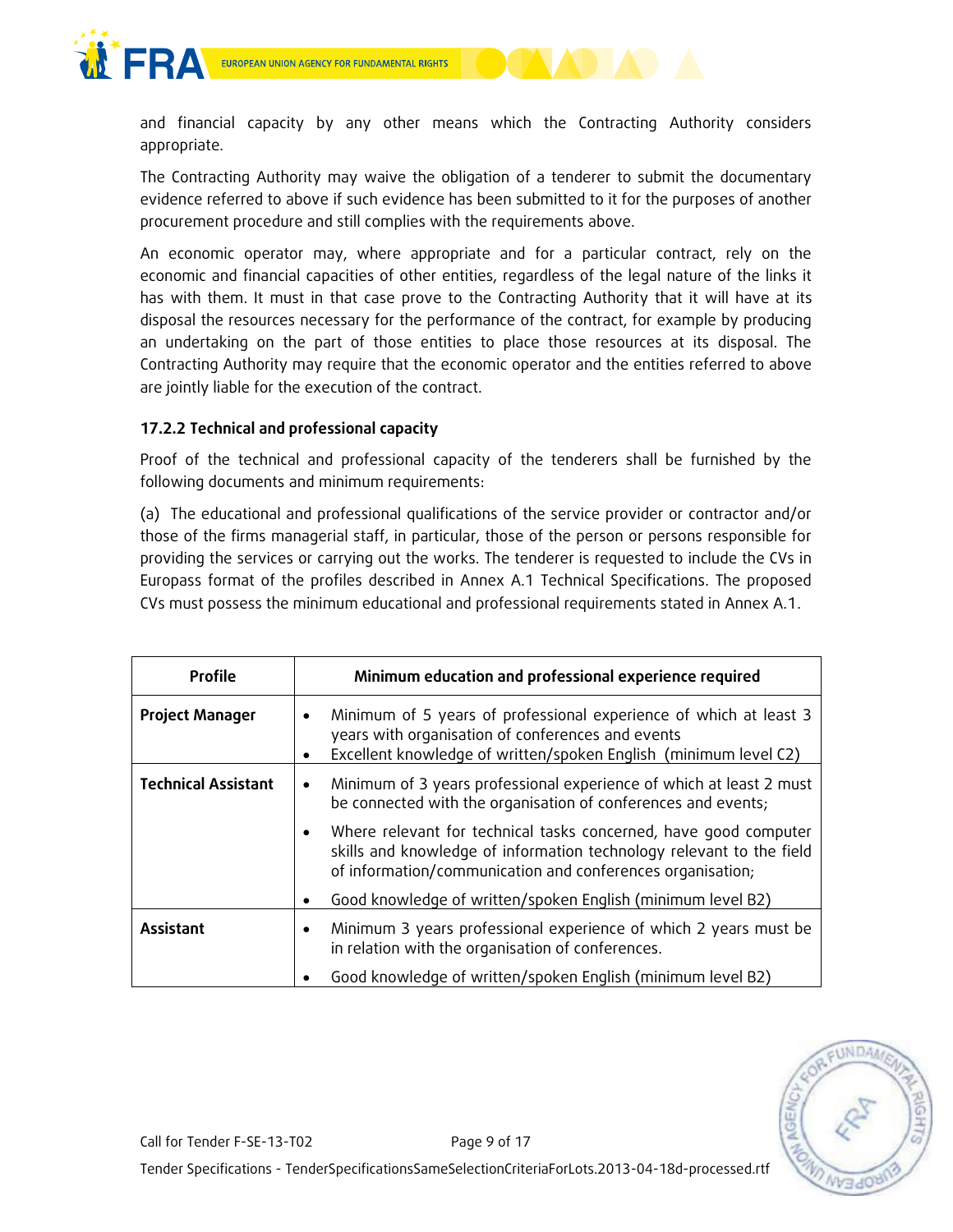

The number of CVs per profile to be provided is as follows:

| <b>Profile</b>             | <b>Number of CVs</b> |
|----------------------------|----------------------|
| <b>Project Manager</b>     |                      |
| <b>Technical Assistant</b> |                      |
| <b>Assistant</b>           |                      |

All CVs proposed must meet the minimum educational and professional requirements per profile described above. The same CV can only cover one of the above profiles.

(b) A list of the principal services provided and supplies delivered in the past three (3) years, with the sums, dates and recipients. Tenderers are required to prove that they have performed at least 3 projects of an amount, nature or scope similar to the services to be carried out under this tender, located in three different Members States of the European Union (one of those being Austria), and of an amount of at least EUR 200,000.00 each.

(c) A description of the technical equipment and tools to be employed by the firm for performing a service contract. The registration system used for the organisation of conferences and events has to be described. This registration system should meet at least all requirements mentioned in the section "registration of participants" in the Annex A.1 – technical specifications.

(d) A statement of the annual average manpower and the number of managerial staff of the tenderer in the last three (3) years.

The minimum annual average manpower in the last three (3) years shall be of at least 10.

The minimum annual average managerial staff in the last three (3) years shall be of at least of 1.

An economic operator may, where appropriate and for a particular contract, rely on the technical and professional capacities of other entities, regardless of the legal nature of the links it has with them. It must in that case prove to the Contracting Authority that it will have at its disposal the resources necessary for the performance of the contract, for example by producing an undertaking on the part of those entities to place those resources at its disposal. The Contracting Authority may require that the economic operator and the entities referred to above are jointly liable for the execution of the contract.

## **18. Assessment of tenders – Phase III**

The aim of this phase is to evaluate from the technical and the financial points of view the offers submitted by the tenderers. The award method is based on the most economically advantageous offer.

## **18.1 Technical evaluation**

Tenderers technical offer will be evaluated on the basis of the following technical award criteria and their corresponding weightings:

Call for Tender F-SE-13-T02 Page 10 of 17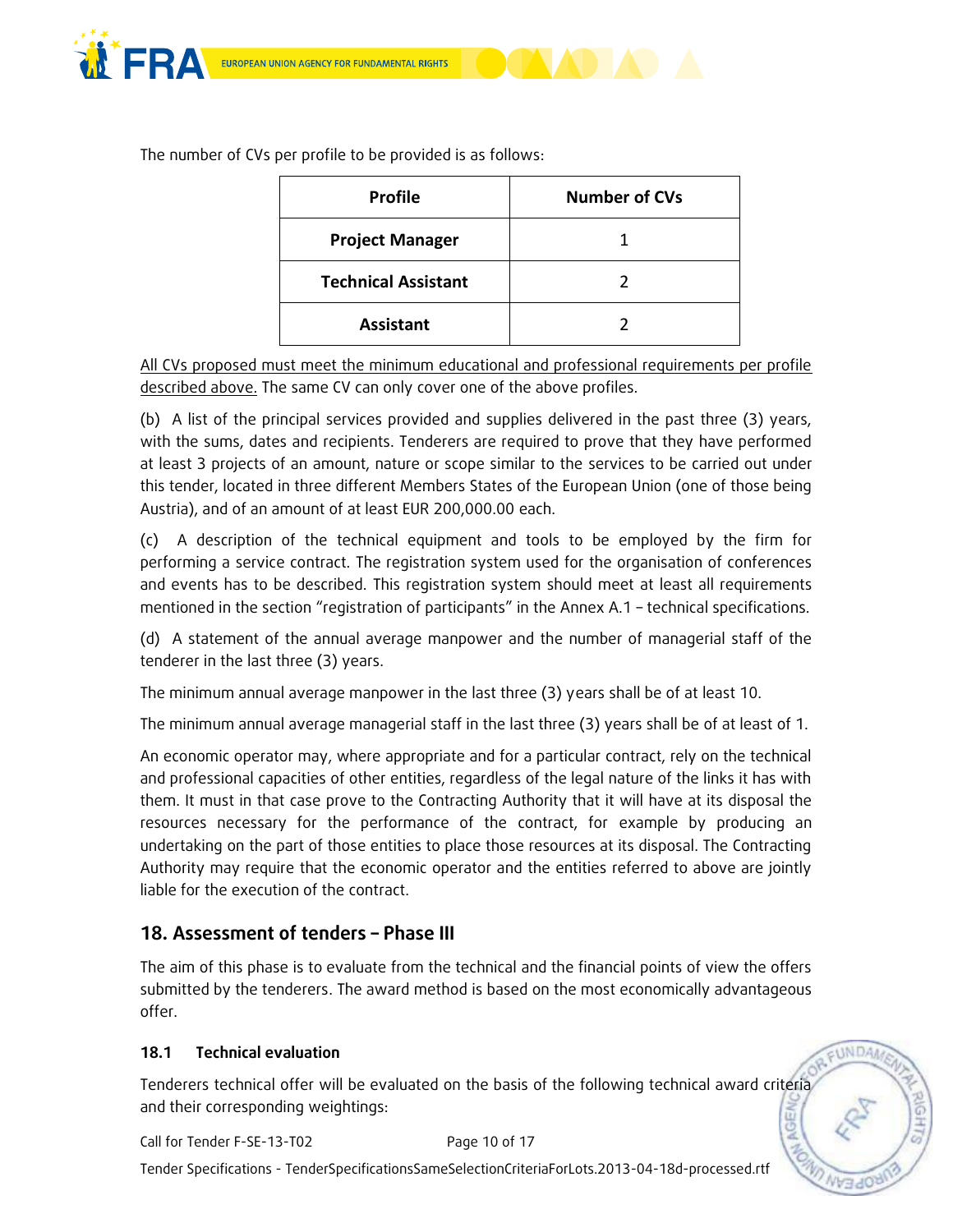

| <b>Technical Award criteria</b>                                                                                                                                                                                                                                                                                              | Weighting in % |
|------------------------------------------------------------------------------------------------------------------------------------------------------------------------------------------------------------------------------------------------------------------------------------------------------------------------------|----------------|
| Quality and relevance of the proposed approach: tenderers must outline<br>the approach they propose to achieve the objectives pursued by the<br>contracting authority. They must identify the major challenges and risks<br>and propose solutions, giving any suggestions they consider relevant.                            | 40             |
| Tenderers must describe the composition and organisation of the team<br>they propose to ensure maximum efficiency in terms of costs, speed<br>and quality of the services requested.                                                                                                                                         | 20             |
| Qualitative analysis of the case scenario (see Annex A.2):<br>For this scenario, tenderers should describe in details each step they will<br>undertake to provide a high-level quality product or service.<br>The number and type of units (staff category, service, material) must be<br>clearly specified by the tenderer. | 40             |
| TOTAL QUALITATIVE POINTS                                                                                                                                                                                                                                                                                                     | 100            |

Scenario:

Tenderers are asked to make a specific technical proposal for this scenario.

The technical proposal must:

– Describe in detail the approach, the stages and the working methods that the tenderer intends to use to carry out all of the work requested in the scenario

– For each stage, specify the composition of the project team and the assigned roles of the staff which are intended to be put into place, specifying the number of units (person/day) per category of staff;

– Propose a calendar setting out the time considered necessary for each stage and taking into account the time needed for interacting with the Contracting Authority and the various steps of the validation process;

*NB: The scenario has been drawn up solely for the purposes of the award process for this contract. It is entirely fictitious and cannot, in any way, be regarded as an indication of the priorities and the exact nature of future operations.*

For each criterion a number of points in a range between 0 to 100 points will be given. A tender can reach a maximum of 100 points per criterion and a maximum of 100 points in total. After the application of the corresponding weightings per criterion as per the grid above, tenders scoring less than 60% in the total overall points or less than 50% in the points awarded for a single criterion will be excluded from the rest of the assessment procedure.

EUNDA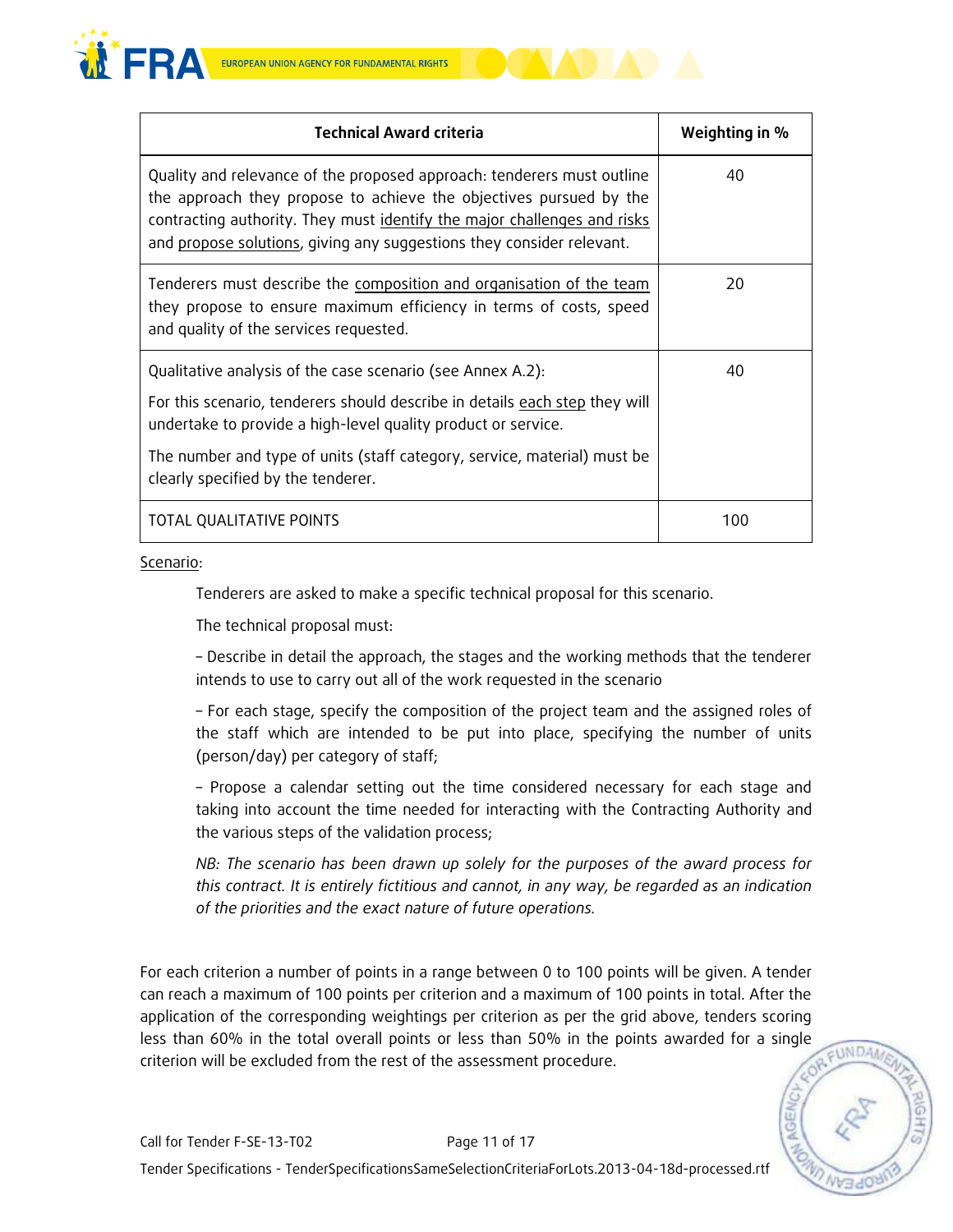



#### **18.2 Financial evaluation**

#### **18.2.1 Financial award criteria**

The price used to determine the tender which offers the best value for money is the total price of the evaluation scenario (see Annex A.2), based on the requirements indicated in the Technical Specifications.

Tenderer's attention is drawn to the fact that the sole objective of the evaluation scenario is to provide a fair, non-discriminatory basis for comparing the financial offers.

Consequently, this evaluation scenario cannot under any circumstances be considered to constitute a commitment on the part of the Contracting Authority to conclude specific contracts for the related services and quantities, and cannot give rise to any right or legitimate expectation on the part of the contractor.

The tender with the lowest price will receive 100 points in the financial evaluation. The remaining tenders will receive lower price indicators in proportion to their prices and in accordance with the following formula:

financial score for tender X = (lowest price / price of tender X)  $*$  100

#### **18.2.2 Information concerning prices**

The financial evaluation of the offers will be based on the prices quoted by the tenderers in their financial proposals. Tenderers must fill in the Financial Offer Form included in Annex C.

When filling in the Financial Offer Form, tenderers must take into consideration that prices shall be:

- expressed in euro. For tenders in countries which do not belong to the euro zone, tenderers shall quote their prices in euro and the price quoted may not be revised in line with exchange rate movements. It is for the tenderer to select an exchange rate and assume the risks or benefits deriving from any variation.
- inclusive of all costs and expenses, directly and indirectly connected with the goods and/or services to be supplied/provided and including all the charges (travel and subsistence), unless otherwise stated in the tender documents.
- free of all duties and taxes (in particular VAT). According to Articles 3 and 4 of the Protocol on the Privileges and Immunities of the European Communities, the European Union Agency for Fundamental Rights is exempt from all charges, taxes and dues, including value added tax; such charges may not therefore be included in the calculation of the price quoted; the VAT amount must be indicated separately.

Prices shall be fixed and not subject to revision during the first year of performance of the contract. From the beginning of the second year of performance of the Contract, each price may be revised upwards or downwards each year in accordance with the provisions of the Draft Contract in Annex B.

**FUNDAM**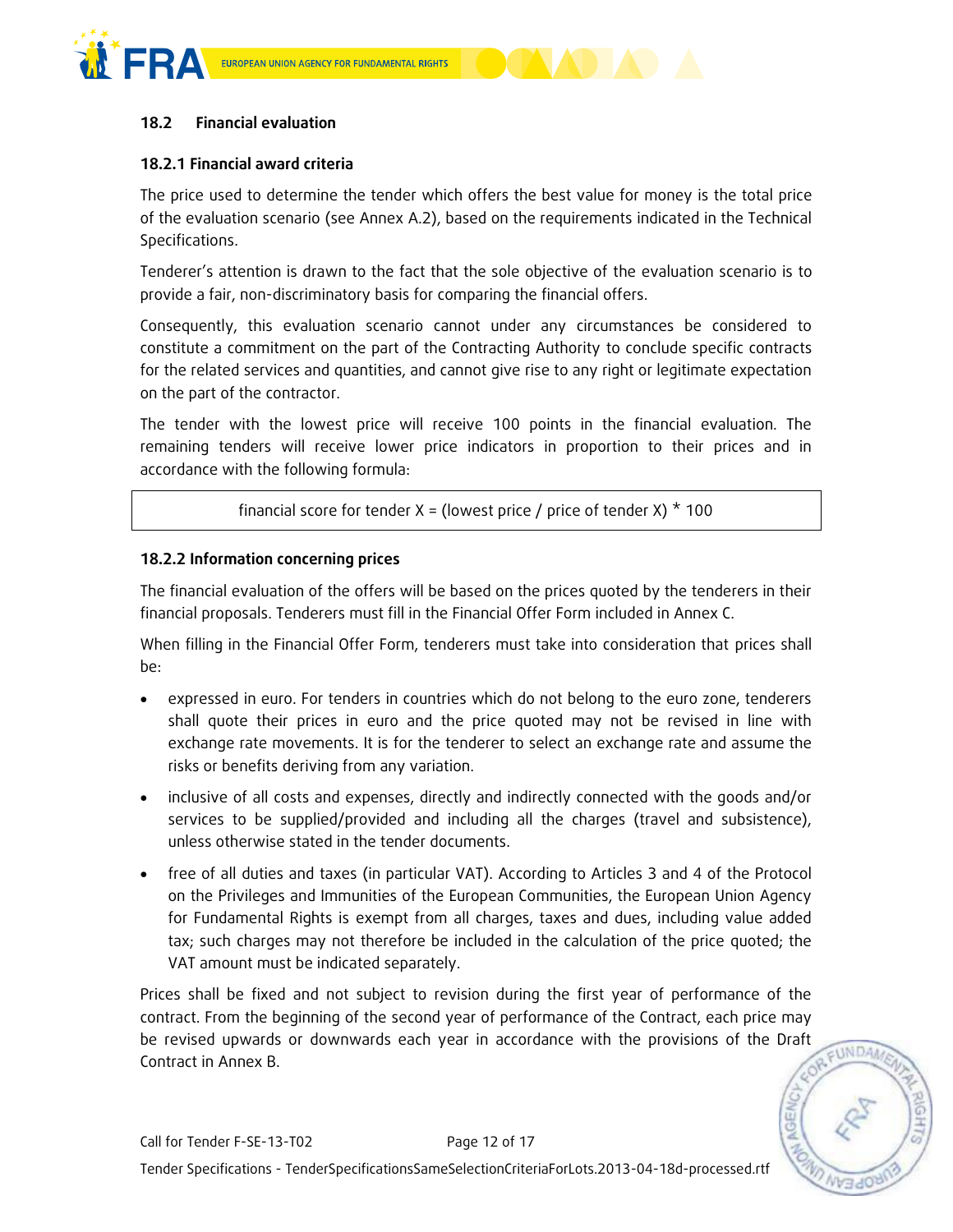



The services/supplies the financial offer refers to is intended to provide a fair, nondiscriminatory basis for evaluation purposes. Consequently, cannot under any circumstances be considered to constitute a commitment on the part of the Contracting Authority to conclude specific contracts for the related services and quantities, and cannot give rise to any right of legitimate expectation on the part of the contractor.

The prices quoted by the tenderer in their financial offer are indicative and intended to provide a fair, non-discriminatory basis for comparing financial offers. However, if the tenderer is requested to quote unit prices in the Financial Offer Form included in Annex C, these unit prices are binding, and will be applicable when actual services/supplies are requested by the Contracting Authority by means of a re-opening of competition.

## **19. Contract award – Phase IV**

The contract will be awarded to the tenderer offering the best value for money, on the basis of the following quality-price ratio:

Score for tender X = (financial score of tender X)  $*$  70 % + total quality score (out of 100) for all award criteria of tender X \* 30 %

## **Award criteria after re-opening of competition**

The technical evaluation criteria and corresponding weightings that will be applied for the purposes of awarding specific contracts following a re-opening of competition shall be as follows:

| <b>Technical Award criteria</b> | Weighting in % |
|---------------------------------|----------------|
|---------------------------------|----------------|

| Technical completeness of proposal                                                                                                                                                                                                                                                                                                                                                                                                                    | 90  |
|-------------------------------------------------------------------------------------------------------------------------------------------------------------------------------------------------------------------------------------------------------------------------------------------------------------------------------------------------------------------------------------------------------------------------------------------------------|-----|
| Capacity to deliver the requested services in short-term<br>The criterion will be assessed taking into consideration the time period of<br>21 days for preparatory works. Tenderers being able to provide the service<br>between 0 to 21 calendar days will receive 100 points. The remaining<br>tenderers will receive lower points in proportion to the time needed to<br>deliver the services and in accordance with the following formula points: | 10  |
| Minimum time (21 calendar days)<br>time for preparatory work offered in the specific tender (number of days)                                                                                                                                                                                                                                                                                                                                          |     |
| TOTAL QUALITATIVE POINTS                                                                                                                                                                                                                                                                                                                                                                                                                              | 100 |

For each criterion, a number of points in a range between 0 to 100 points will be given. A tender can reach a maximum of 100 points per criterion and a maximum of 100 points in total. After the application of the corresponding weightings per criterion as per the grid above, tenders scoring less than 60% in the total overall points or less than 50% in the points awarded for a single criterion will be excluded from the rest of the assessment procedure.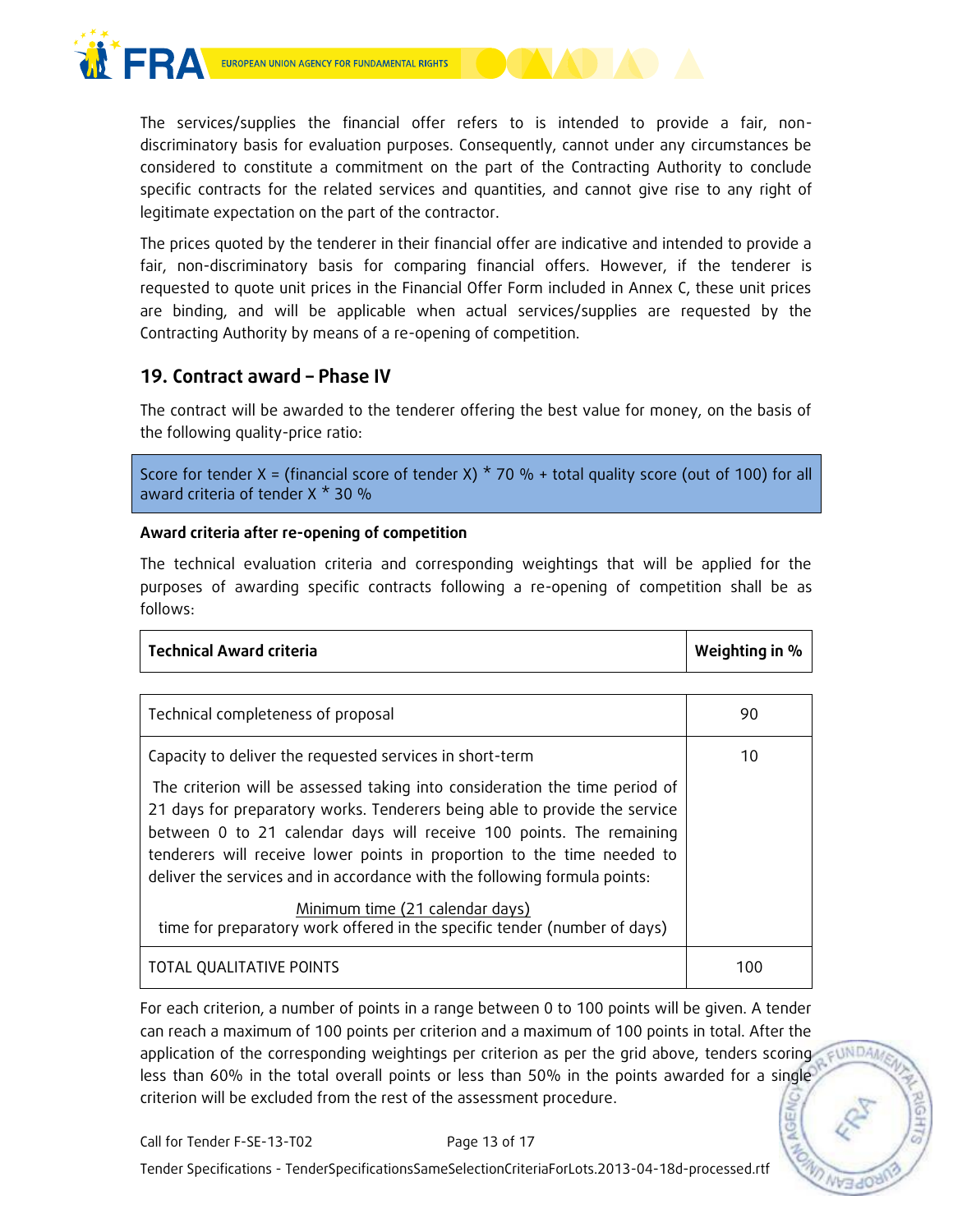

EUROPEAN UNION AGENCY FOR FUNDAMENTAL RIGHTS

The tender with the lowest financial offer will receive 100 points in the financial evaluation. The remaining tenderers will receive their financial score in accordance with the following formula:

```
financial score for tender X = (lowest price / price of tender X) * 100.
```
The specific contracts will be awarded to the framework contractor offering the best value for money on the basis of the quality and the price in accordance with the following formula:



# **20. Information to tenderers on the outcome of the tender**

The Contracting Authority will inform tenderers of decisions reached concerning the award of the contract, including the grounds for any decision not to award a contract or to recommence the procedure.

The Contracting Authority will inform as soon as possible all tenderers whose tenders are rejected of the reasons for their rejection. If a written request is received, the Contracting Authority will inform, within not more than 15 calendar days from the date on which the written request is received, all tenderers who meet the exclusion and selection criteria, of the characteristics and relative advantages of the successful tender and the name of the tenderer to whom the contract is awarded.

However, certain details may not be disclosed where disclosure would hinder application of the law, would be contrary to public interest or would harm the legitimate commercial interests of public or private undertakings or could distort fair competition between those undertakings.

# **21. No obligation to award the contract**

The tendering procedure shall not involve the Contracting Authority in any obligation to award the contract.

No compensation may be claimed by tenderers whose tender has not been accepted, including when the Contracting Authority decides not to award the contract.

## **22. Cancellation of the tender procedure**

In the event of cancellation of the tender procedure, tenderers will be notified of the cancellation by the Contracting Authority. If the tender procedure is cancelled before the outer envelope of any tender has been opened, the unopened and sealed envelopes will be returned to the tenderers.

In no event shall the Contracting Authority be liable for any damages whatsoever including, without limitation, damages for loss of profits, in any way connected with the cancellation of a tender procedure even if the Contracting Authority has been advised of the possibility of damages.

EUNDAM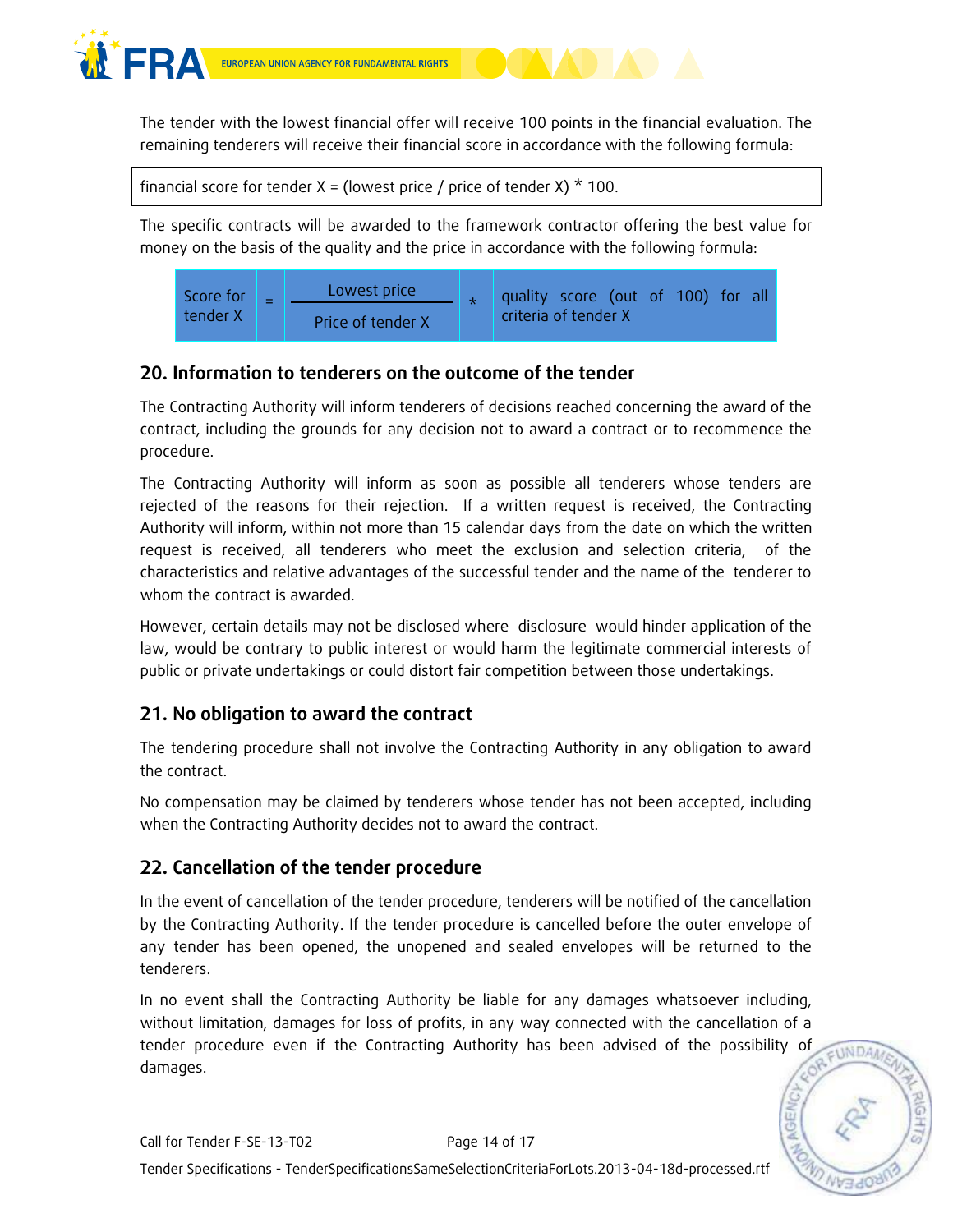



## **23. How to submit the tender**

All tenders must be presented in three parts:

#### **Part 1 – Administrative Proposal**

In the Administrative Proposal, tenderers must include all the information and documents required by the Contracting Authority for the assessment of tenderers on the basis of the exclusion and selection criteria described above. For that purpose, tenderers must fill and sign the following documents using the forms included in Annex C:

#### **Section A: Tenderers Identification**

- Tenderers identification form (administrative details). If the tenderer is a consortium or a group of companies, only the leader must fill in the form.
- Legal Entities Form, to be signed by a representative of the tenderer authorised to sign contracts with third parties. There is one form for individuals, one for private entities and one for public entities. If the tenderer is submitting a joint offer, a Legal Entities Form must be submitted by each consortium or group member. It also has to be submitted by each identified subcontractor whose intended share of the contract is above 10% of the total contract value.
- Bank Identification Form filled in and signed by an authorised representative of the tenderer and his or her banker. In case of a joint offer, only one of the members of the consortium or group of companies, usually the leader, must complete the Bank Identification Form.
- Power of Attorney (in case of joint offers). In case of a joint offer, the power of attorney has to be signed by the leader and all consortium partners, preferably in a single document.
- Statement on Subcontracting, indicating the intention of the tenderer to subcontract part of the contract and the percentage of subcontracting per identified subcontractor.
- Letter of Intent of identified subcontractors (only if the tenderer intends to subcontract part of the contract).

#### **Section B: Exclusion Criteria information**

 Declaration of Honour with respect to the Exclusion Criteria and Absence of Conflict of Interest. To be submitted by each consortium or group member in case of joint offers and by each identified subcontractor whose intended share of the contract is above 10% of the total contract value.

#### **Section C: Selection Criteria (Economic and Financial capacity)**

- Copy of the financial statements (balance sheets, and profit and loss accounts) for the last two (2) financial years.
- Statement on the annual average turnover for the last 2 years.

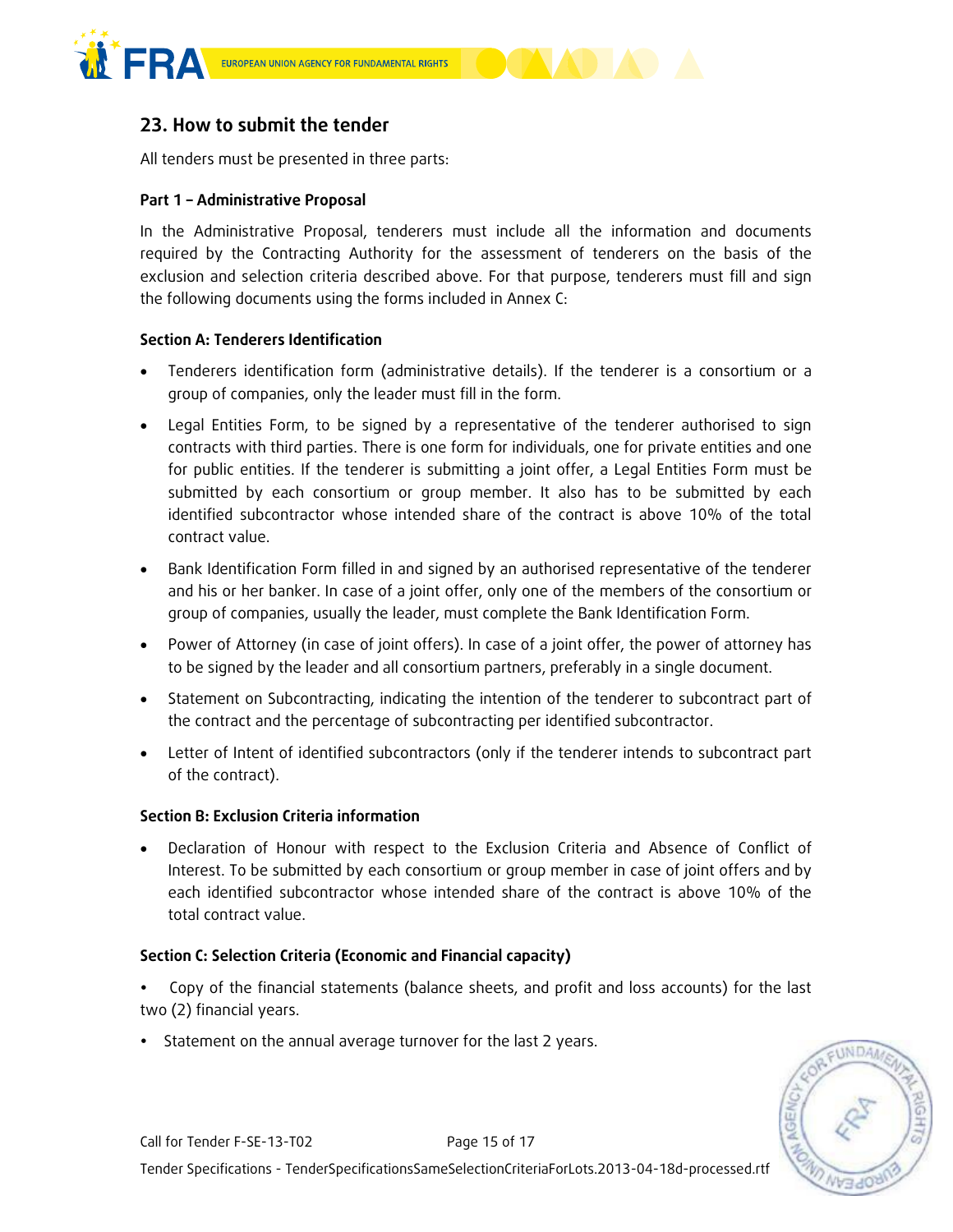

## **Section D: Selection criteria (Technical and Professional Capacity)**

 Educational and professional qualifications of the profiles requested in Annex A.1 Technical Specifications.

- List of principal services performed or supplies delivered in the last three (3) years.
- Description of technical equipment and tools.
- Statements on annual average manpower and managerial staff.

#### **Part 2 – Technical proposal**

In the Technical Proposal, tenderers must include all the information required by the Contracting Authority for the evaluation of tenders on the basis of the technical award criteria described in the corresponding sections of these Tender Specifications.

Tenderers should elaborate on all points addressed in Annex A.1 Technical Specifications in order to obtain as many points as possible. The mere repetition of mandatory requirements set out in Annex A.1, without going into details or without giving any added value, will only result in a low number of points. In addition, if offers do not expressly cover all requirements specified in Annex A.1, the Contracting Authority shall decide to give a zero mark for the relevant qualitative award criteria.

The technical offer must be written with a lay person in mind. The style and presentation must, as far as is possible, be simple and clear, and free of jargon that obscures rather than promotes meaning to readers unfamiliar with it.

The technical proposal must be included in a separate envelope clearly marked as "Technical Offer". Please note that there is no specific form to present your Technical Offer. However, it should be drawn up following the instructions above.

#### **Part 3 – Financial Proposal**

In the Financial Proposal tenderers must indicate their financial offers by completing the Financial Offer Forms included in Annex C (Section F). Prices must be included in accordance with the instructions given in the corresponding sections of these Tender Specifications. The Financial Proposal must be included inside a separate envelope clearly marked as "Financial offer".

## **24.Data protection**

Processing your reply to the invitation to tender will involve the recording and processing of personal data (such as your name, address and CV). Such data will be processed pursuant to Regulation (EC) No 45/2001 on the protection of individuals with regard to the processing of personal data by the Community institutions and bodies and on the free movement of such data. Unless indicated otherwise, your replies to the questions and any personal data requested are required to evaluate your tender in accordance with the specifications of the invitation to tender and will be processed solely for that purpose by the Contracting Authority. You are entitled to FUNDAM obtain access to your personal data on request and to rectify any such data that is inaccurate or incomplete. If you have any queries concerning the processing of your personal data, you may address them to Contracting Authority's Data Protection Officer. You have the right of recourse